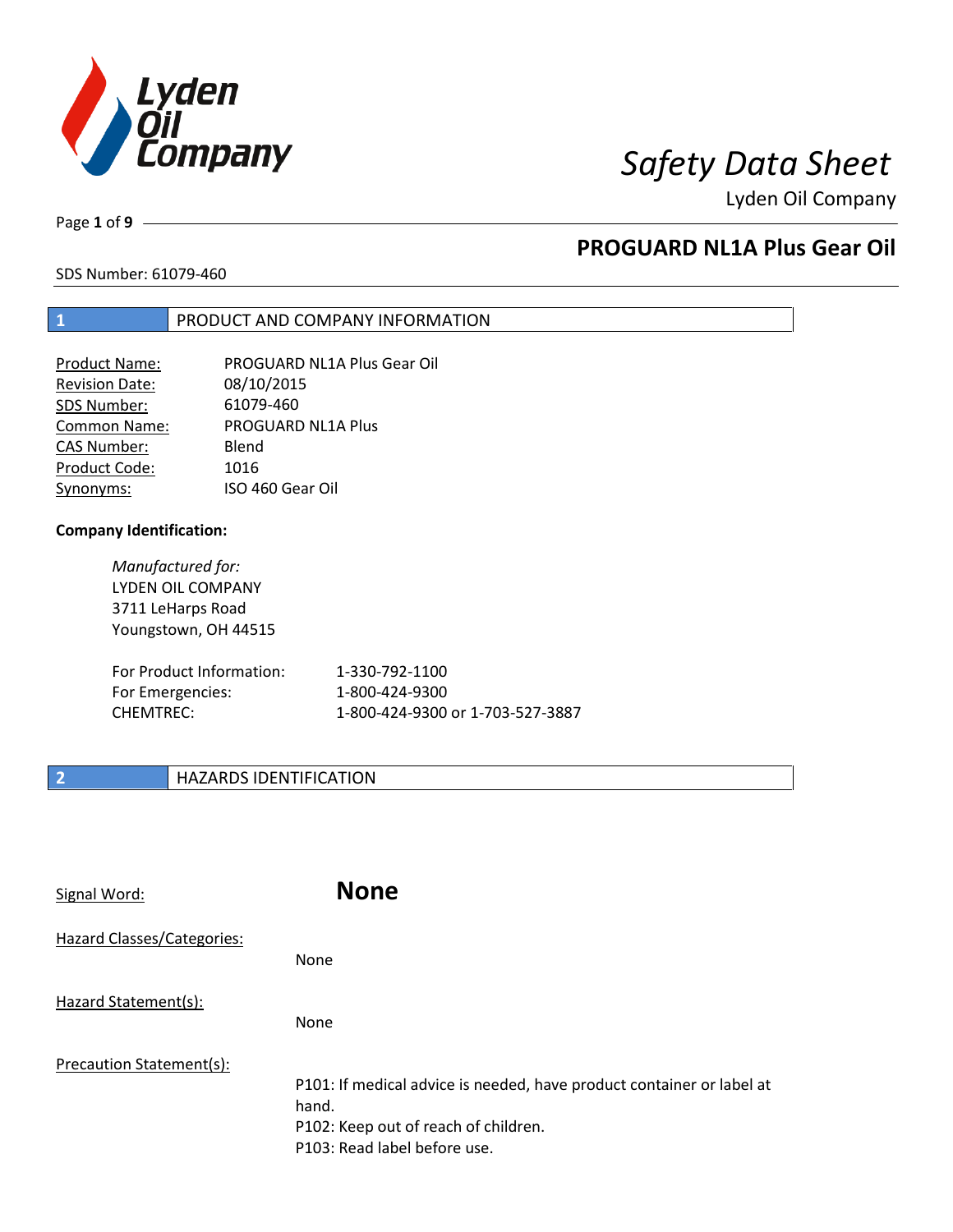

Page **2** of **9**

# **PROGUARD NL1A Plus Gear Oil**

SDS Number: 61079-460

Other Hazard Statement(s):

-NFPA Ratings: Health  $= 1$  $Fire = 1$ Reactivity  $= 0$ 

## **3** COMPOSITION / INFORMATION ON INGREDIENTS

Ingredients:

*Mixture of the substances listed below with nonhazardous additions.*

| <b>Chemical Name</b>                                      | <b>CAS Number</b> | Percentage |
|-----------------------------------------------------------|-------------------|------------|
| Distillates (petroleum), solvent-dewaxed heavy paraffinic | 64742-65-0        | 50-100     |
| Asphaltic Resin                                           | 8052-42-4         | $25 - 50$  |
| Distillates (petroleum), hydrotreated heavy naphthenic    | 64742-52-5        | $1 - 2.5$  |
| Antimony dialkyldithiocarbamate                           | 15890-25-2        | $1 - 2.5$  |
| Antimony dialkyldithiocarbamate                           | 15890-25-2        | $0.1 - 51$ |
| Antimony 0,0-dipropylphosphorodithioate                   | 15874-48-3        | $0.1 - 51$ |

*\*Any concentration shown as a range is to protect confidentiality or is due to batch variation.*

**4** FIRST AID MEASURES

## Description of First Aid Measures:

Inhalation:

Remove person to fresh air and keep comfortable breathing. In case of unconsciousness, place patient stably in side position for transportation. Call a POISON CENTER and consult medical attention if you feel unwell.

Skin Contact:

Wash with plenty of water, if skin irritation occurs: get medical attention. Remove contaminated clothing and wash before reuse.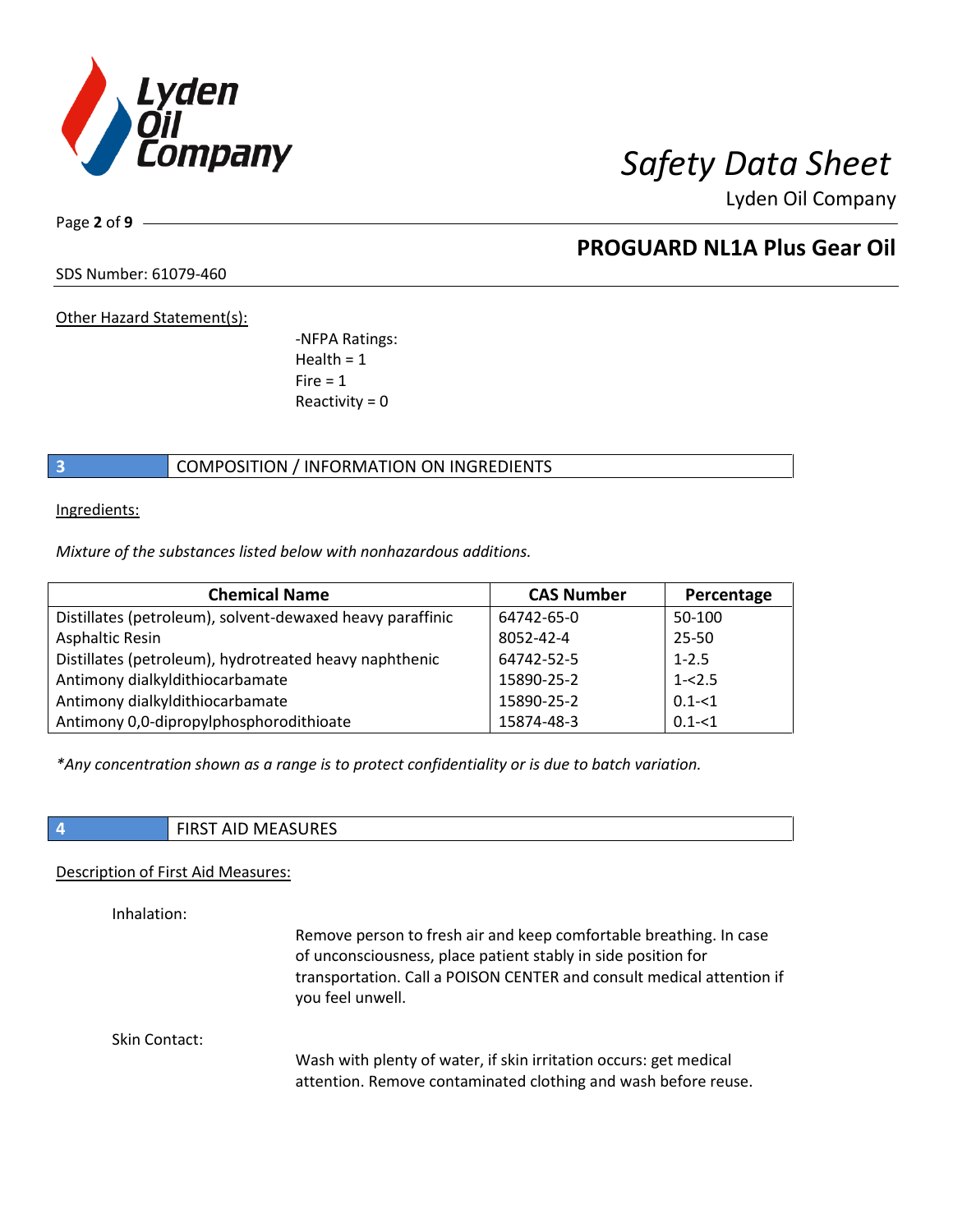

| Page 3 of 9 $-$                 |                                               |                                                                                                                                                                                                   |
|---------------------------------|-----------------------------------------------|---------------------------------------------------------------------------------------------------------------------------------------------------------------------------------------------------|
| SDS Number: 61079-460           |                                               | PROGUARD NL1A Plus Gear Oil                                                                                                                                                                       |
|                                 |                                               |                                                                                                                                                                                                   |
| Eye Contact:                    |                                               |                                                                                                                                                                                                   |
|                                 |                                               | Rinse cautiously with water for several minutes. Remove contact<br>lenses if present and easy to do. Continue rinsing. If eye irritation<br>persists, get medical attention.                      |
| Ingestion:                      |                                               |                                                                                                                                                                                                   |
|                                 | attention.                                    | Rinse mouth with water. If symptoms develop, obtain medical                                                                                                                                       |
|                                 | Symptoms and Effects, both acute and delayed: | No further relevent data available.                                                                                                                                                               |
|                                 |                                               |                                                                                                                                                                                                   |
| <b>Recommended Actions:</b>     |                                               | Treat symptomatically. Call a doctor or poison<br>control center for guidance.                                                                                                                    |
| 5                               | FIRE FIGHTING MEASURES                        |                                                                                                                                                                                                   |
|                                 |                                               |                                                                                                                                                                                                   |
|                                 | Recommended Fire-Extinguishing Equipment:     | Use fire-fighting measures and equipment suitable<br>for the environment.                                                                                                                         |
|                                 |                                               |                                                                                                                                                                                                   |
| Possible Hazards During a Fire: |                                               | Hazardous combustion products may include: A<br>complex mixture of airborne solid and liquid<br>particulates and gases (smoke). Carbon monoxide.<br>Unidentified organic and inorganic compounds. |
|                                 |                                               |                                                                                                                                                                                                   |
|                                 | Recommendations to Firefighters:              | No special measures required.                                                                                                                                                                     |
| 6                               | ACCIDENTAL RELEASE MEASURES                   |                                                                                                                                                                                                   |
|                                 |                                               |                                                                                                                                                                                                   |

Personal Precautions: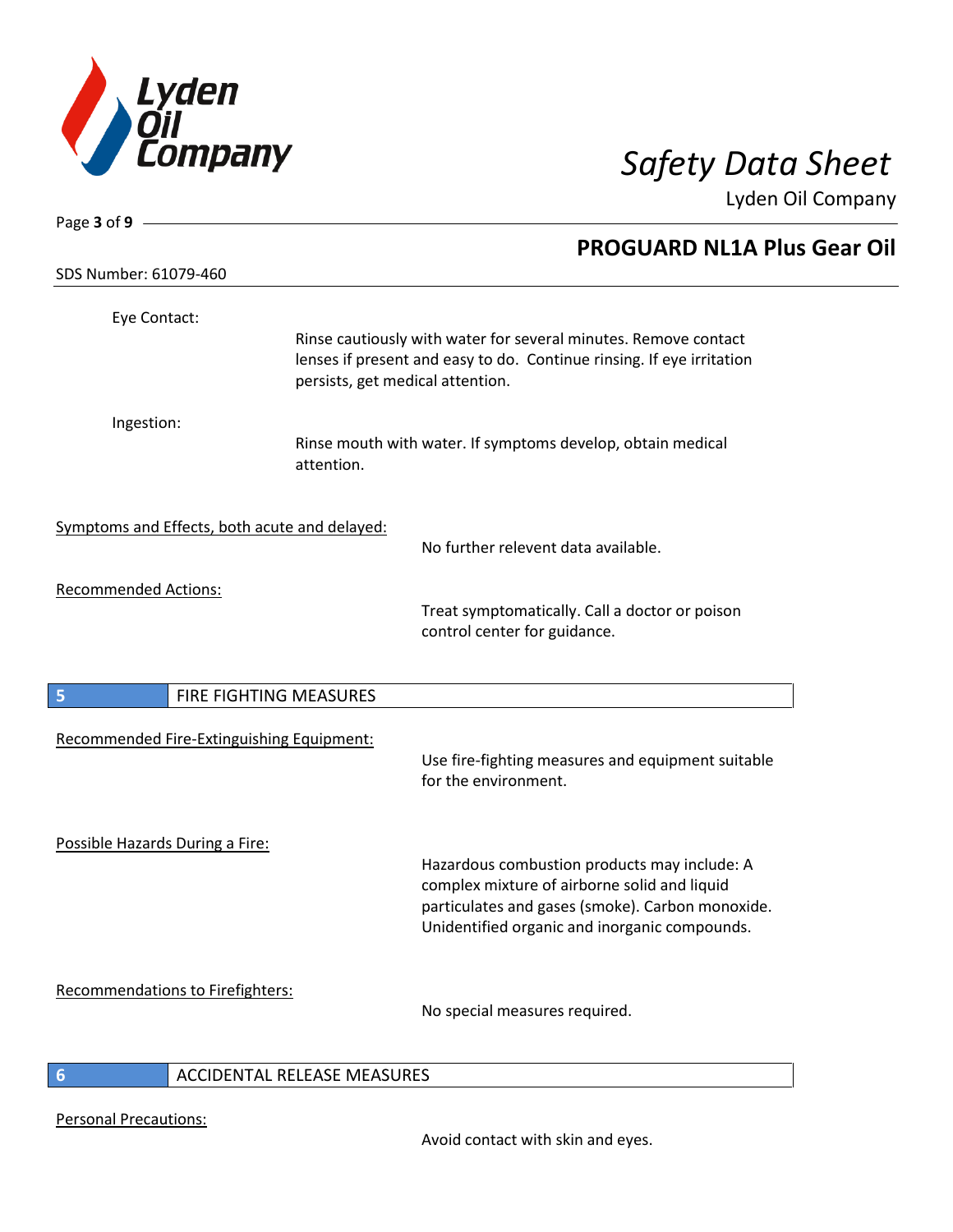

Page **4** of **9**

Lyden Oil Company

|                            |                                   | <b>PROGUARD NL1A Plus Gear Oil</b>                    |
|----------------------------|-----------------------------------|-------------------------------------------------------|
|                            | SDS Number: 61079-460             |                                                       |
|                            | <b>Emergency Procedures:</b>      |                                                       |
|                            |                                   | Contain spilled material, collect in suitable and     |
|                            |                                   | properly labeled containers.                          |
|                            | <b>Environmental Precautions:</b> |                                                       |
|                            |                                   | Do not allow to reach sewage system or any water      |
|                            |                                   | course.                                               |
|                            |                                   | Inform respective authorities in case of seepage      |
|                            |                                   | into water course or sewage system.                   |
|                            |                                   | Do not allow to enter ground waters.                  |
| <b>Cleanup Procedures:</b> |                                   |                                                       |
|                            |                                   | Absorb with liquid-binding material (sand,            |
|                            |                                   | diatomite, acid binders, universal binders, sawdust). |
|                            |                                   | Ensure adequate ventilation.                          |
|                            |                                   |                                                       |
|                            | <b>HANDLING AND STORAGE</b>       |                                                       |
|                            |                                   |                                                       |
|                            | <b>Handling Precautions:</b>      |                                                       |
|                            |                                   | Ensure good ventilation/exhaustion at the             |
|                            |                                   | workplace. Prevent formation of aerosols.             |
|                            | <b>Storage Requirements:</b>      |                                                       |
|                            |                                   | Keep container tightly closed and in a cool, well-    |
|                            |                                   | ventilated area. Keep away from sources of ignition.  |
|                            |                                   | Store locked up. Keep container tightly sealed.       |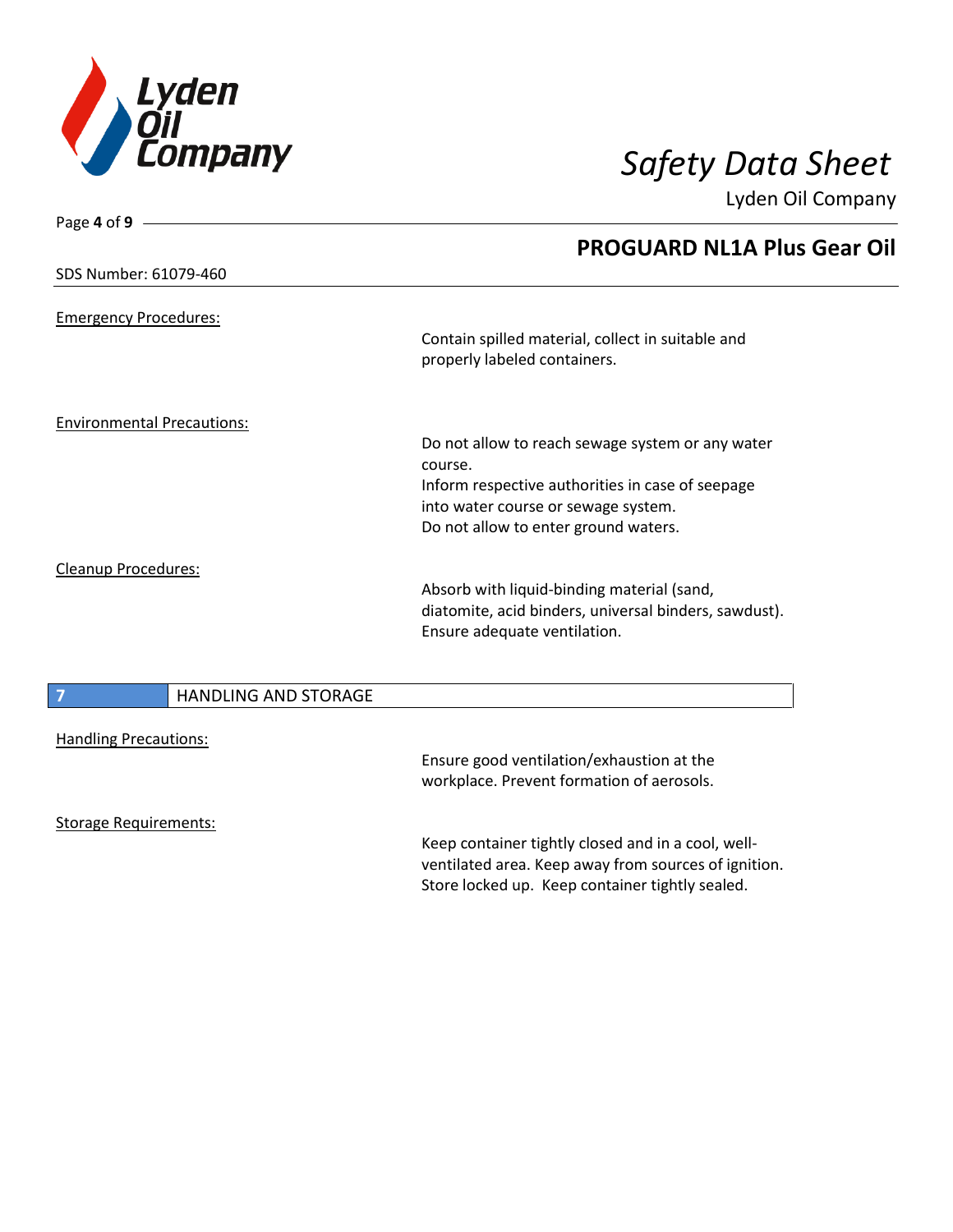

Page **5** of **9**

# **PROGUARD NL1A Plus Gear Oil**

SDS Number: 61079-460

| SDS NUMDEr: 61079-460          |                                                                                             |                                                                                  |
|--------------------------------|---------------------------------------------------------------------------------------------|----------------------------------------------------------------------------------|
| $\mathbf{8}$                   | EXPOSURE CONTROLS / PERSONAL PROTECTION                                                     |                                                                                  |
|                                |                                                                                             |                                                                                  |
| <b>Exposure Limits:</b>        |                                                                                             | -64742-65-0 Distillates (petroleum), solvent-dewaxed heavy paraffinic (50-100%): |
|                                | ACGIH TLV - Long-term value: 5mg/m <sup>3</sup>                                             |                                                                                  |
|                                | OSHA PEL - Long-term value: 5mg/m <sup>3</sup>                                              |                                                                                  |
|                                | -Asphaltic Resin (25-50%):                                                                  |                                                                                  |
|                                | PEL - Long-term value: 5mg/m <sup>3</sup>                                                   |                                                                                  |
|                                | REL - Short-term value: $10mg/m^3$                                                          |                                                                                  |
|                                | Long-term value: 5mg/m <sup>3</sup><br>Ceiling limit value: 5mg/m <sup>3</sup> (15 minutes) |                                                                                  |
|                                | TLV - Short-term value: $10mg/m^3$                                                          |                                                                                  |
|                                | Long-term value: 5mg/m <sup>3</sup>                                                         |                                                                                  |
|                                |                                                                                             | BEI-Medium: urine, Time: end of shift at end or workweek, Parameter: 1-          |
|                                | Hydroxyprene with hydrolysis (nonquantitative)                                              |                                                                                  |
|                                |                                                                                             | -64742-52-5 Distillates (petroleum), hydrotreated heavy naphthenic (1-2.5%):     |
|                                | ACGIH TLV - Short-term value: 10mg/m <sup>3</sup>                                           |                                                                                  |
|                                | Long-term value: 5mg/m <sup>3</sup>                                                         |                                                                                  |
|                                | OSHA PEL - Long-term value: 5mg/m <sup>3</sup>                                              |                                                                                  |
|                                | -15890-25-2 Antimony dialkyldithiocarbamate (1-2.5%):                                       |                                                                                  |
|                                | ACGIH TLV - Long-term value: 0. 5mg/m <sup>3</sup>                                          |                                                                                  |
|                                | NIOSH REL - Long-term value: 0. 5mg/m <sup>3</sup>                                          |                                                                                  |
|                                | OSHA PEL - Long-term value: 0. 5mg/m <sup>3</sup>                                           |                                                                                  |
|                                |                                                                                             |                                                                                  |
| <b>Engineering Controls:</b>   |                                                                                             | All ventilation should be designed in accordance                                 |
|                                |                                                                                             | with OSHA standard (29 CFR 1910.94).                                             |
|                                |                                                                                             |                                                                                  |
| Personal Protective Equipment: |                                                                                             |                                                                                  |
|                                |                                                                                             | Keep away from foodstuffs, beverages, and feed.                                  |
|                                | clothing.                                                                                   | Immediately remove all soiled and contaminated                                   |
|                                |                                                                                             | Wash hands before breaks and at the end of work.                                 |
|                                |                                                                                             | Avoid contact with eyes and skin.                                                |
|                                |                                                                                             | Use safety glasses and gloves.                                                   |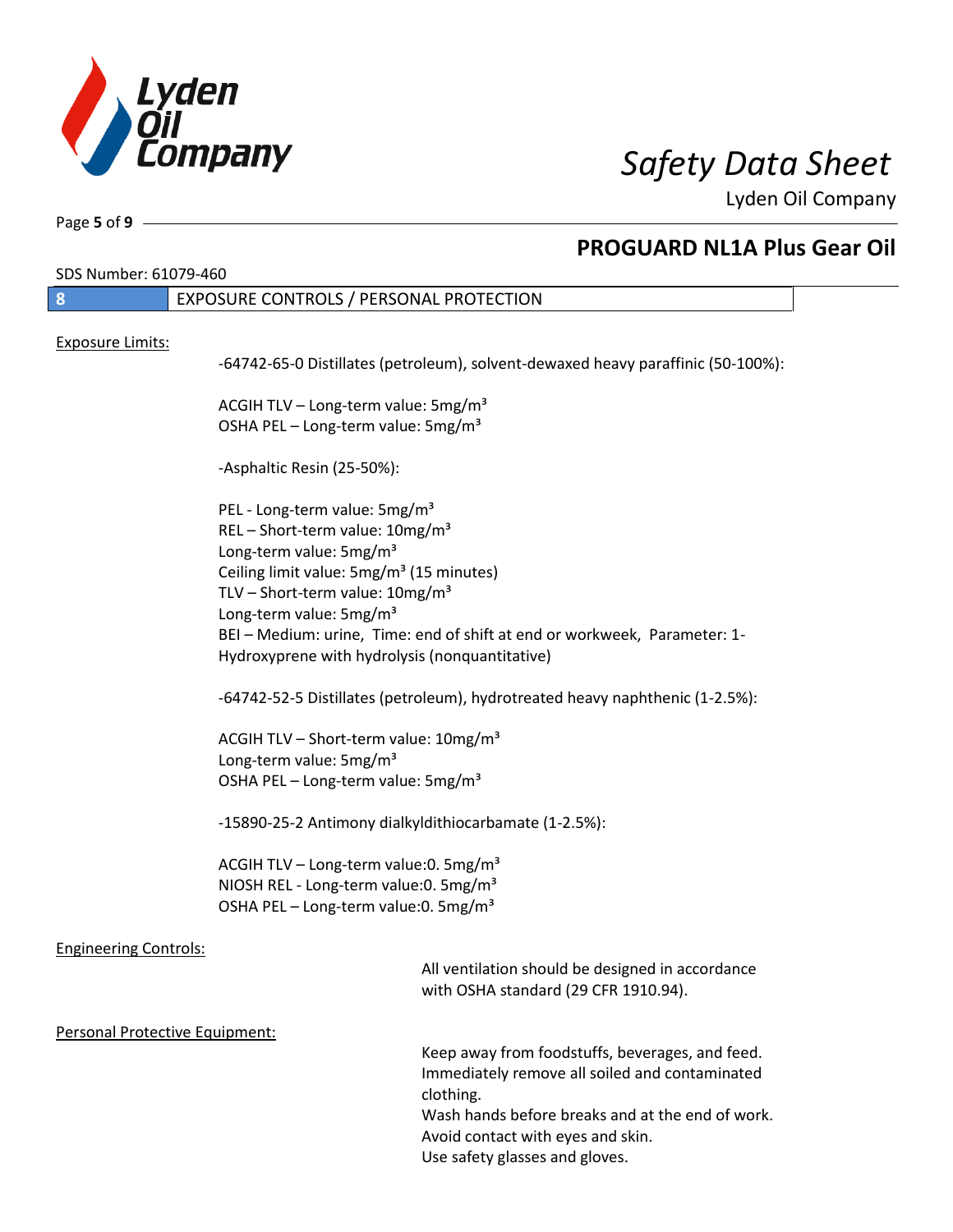

# *Safety Data Sheet*

Lyden Oil Company

SDS Number: 61079-460

Page **6** of **9**

I

# **PROGUARD NL1A Plus Gear Oil**

## Color: Dark brown Physical State: Liquid Odor: Petroleum-like Odor Threshold: Data not available pH: Data not available Melting Point: Case Communication Control Data not available Boiling Point: 427° C / 801° F Boiling Range: The Communication of a Data not available Flash Point: 255° C / 491° F Evaporation Rate: Data not available Flammability: Data not available Flammability Limits: Data not available Vapor Pressure: Data not available Vapor Density: Data not available Relative Density: The Mass of the 7.587 pounds per gallon at 68° F Solubilities: Insoluble in water Partition Coefficient: Data not available Auto-Ignition Temperature: Data not available Decomposition Temperature: Data not available Viscosity: Data not available

**9 PHYSICAL AND CHEMICAL PROPERTIES** 

| <b>10</b>                   | STABILITY AND REACTIVITY |                                            |
|-----------------------------|--------------------------|--------------------------------------------|
| Stability:                  |                          | Stable under normal conditions.            |
| Reactivity:                 |                          | Not reactive under normal conditions.      |
| <b>Conditions to Avoid:</b> |                          | No further relevant information available. |
| <b>Hazardous Reactions:</b> |                          | No known hazardous reactions.              |
| Incompatible Materials:     |                          | No further relevant information available. |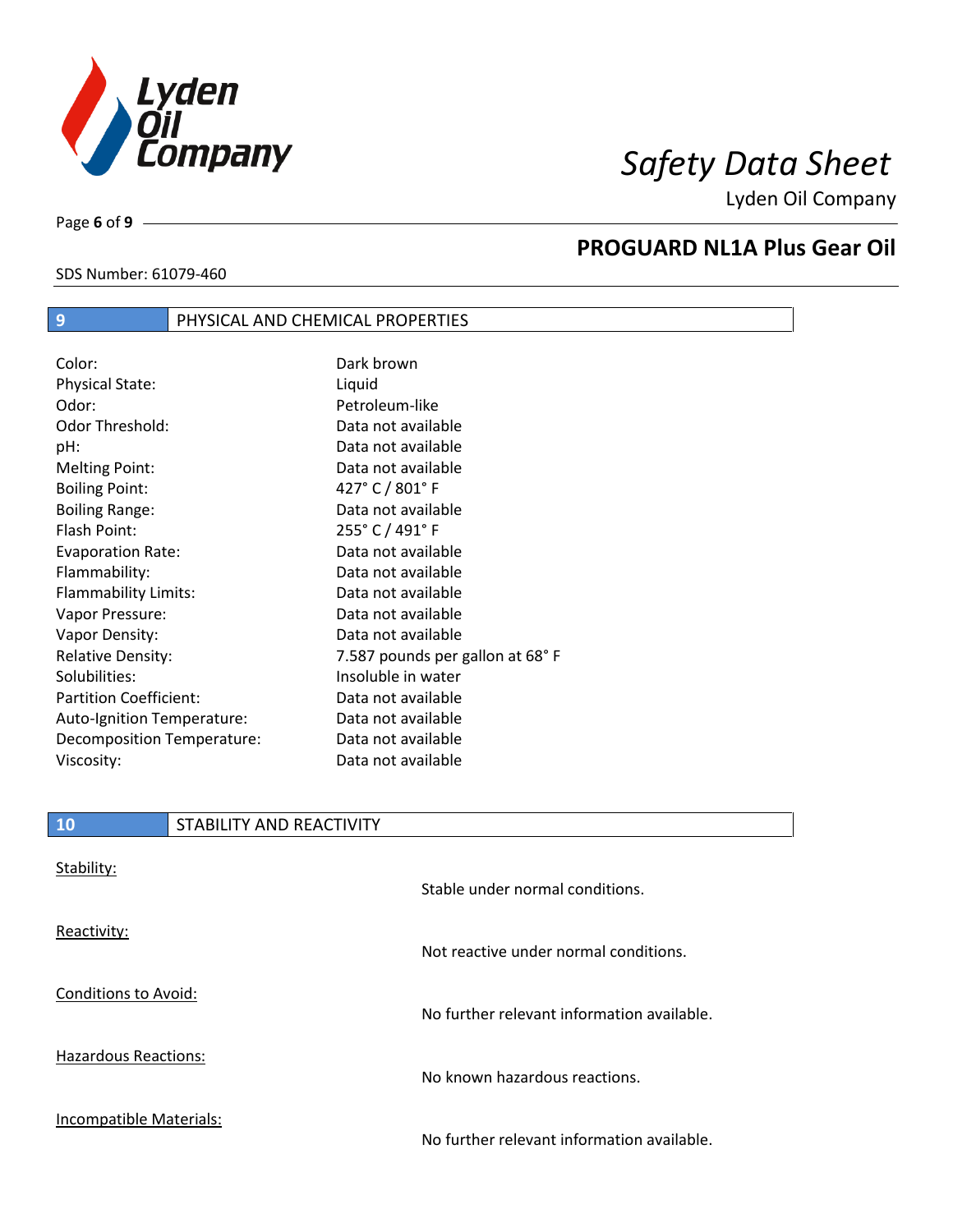

**PROGUARD NL1A Plus Gear Oil**

Lyden Oil Company

SDS Number: 61079-460

Page **7** of **9**

Decomposition Products:

Hazardous decomposition products are not expected to form.

| 11                           | <b>TOXICOLOGICAL INFORMATION</b>    |                                                                                                                                        |
|------------------------------|-------------------------------------|----------------------------------------------------------------------------------------------------------------------------------------|
| Routes of Exposure:          |                                     |                                                                                                                                        |
|                              |                                     | Skin, eye contact, and inhalation are the primary<br>routes of exposure although exposure may occur<br>following accidental ingestion. |
| <b>Exposure Effects:</b>     |                                     |                                                                                                                                        |
|                              |                                     | Irritant to skin and mucous membranes.<br>Irritant to eyes.                                                                            |
|                              |                                     | Inhalation of vapors or mists may cause irritation.                                                                                    |
| <b>Measures of Toxicity:</b> |                                     |                                                                                                                                        |
|                              |                                     | <b>Acute Toxicity Estimates:</b>                                                                                                       |
|                              |                                     | Oral LD50: 5359 mg/kg                                                                                                                  |
|                              |                                     | Dermal LD50: 5109 mg/kg (rabbit)<br>Inhalative LC50: 367 mg/l (4 hours)                                                                |
|                              |                                     |                                                                                                                                        |
|                              |                                     | 15890-25-2 Antimony dialkyldithiocarbamate:                                                                                            |
|                              |                                     | Oral LD50: 16400 mg/kg (rat)                                                                                                           |
|                              |                                     | Dermal LD50: 16000 mg/kg (rabbit)<br>Inhalative LC50: 11 mg/l (4 hours) (ATE)                                                          |
|                              | Carcinogenic/Mutagenic Precautions: |                                                                                                                                        |
|                              |                                     | Asphaltic resin: Carcinogenic category 2B (IARC).                                                                                      |
|                              |                                     |                                                                                                                                        |

## **12** ECOLOGICAL INFORMATION

Ecological Precautions:

Avoid exposing to the environment.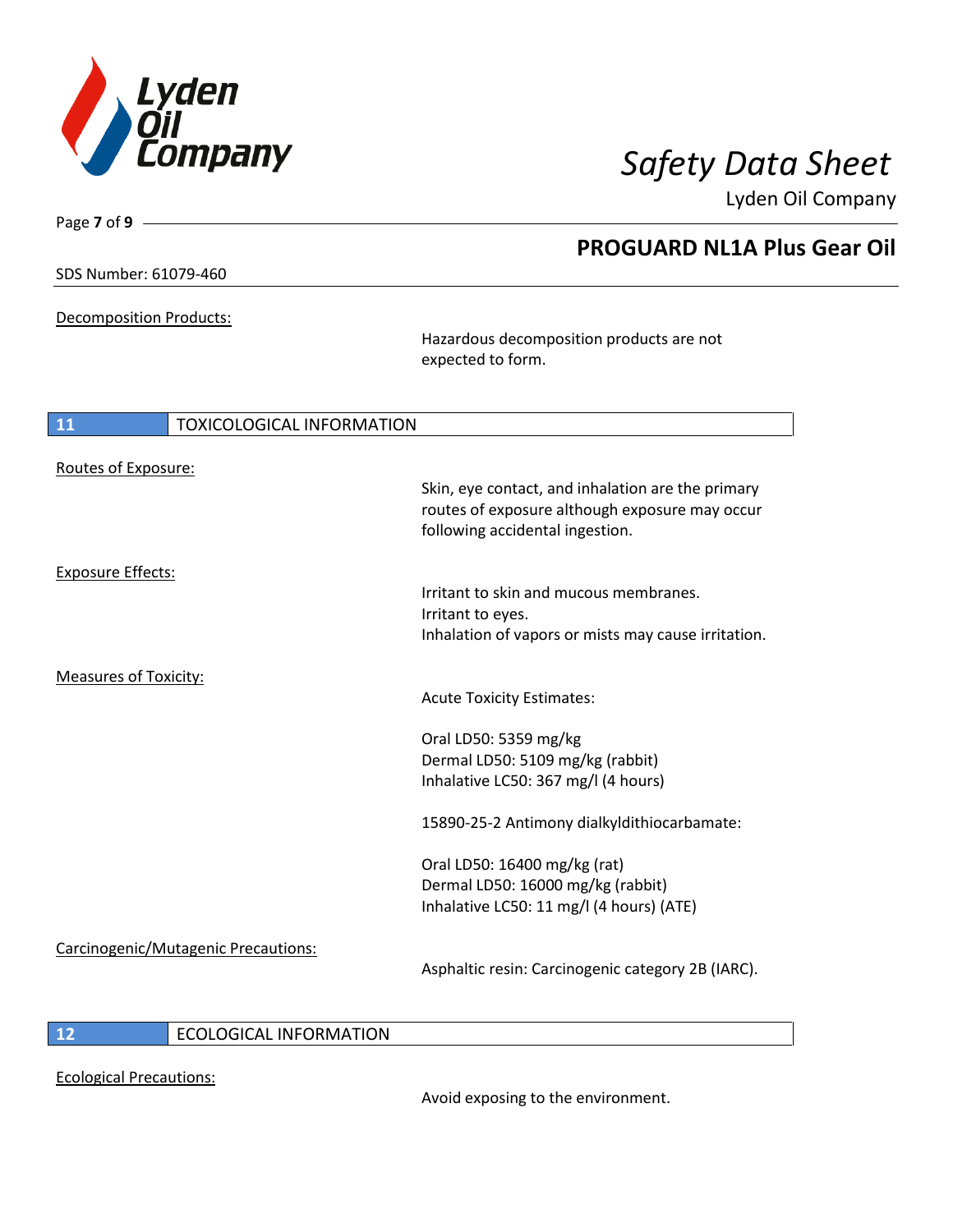

**PROGUARD NL1A Plus Gear Oil**

Lyden Oil Company

SDS Number: 61079-460

## Ecological Effects:

Page **8** of **9**

-15890-25-2 Antimony dialkyldithiocarbamate:

EC50: 0.063 mg/kg (daphnia)

-Water hazard class 1 (self-assessment): Slightly hazardous to water.

| 13                                                                                                | <b>DISPOSAL CONSIDERATIONS</b>                                                       |                                                                                          |
|---------------------------------------------------------------------------------------------------|--------------------------------------------------------------------------------------|------------------------------------------------------------------------------------------|
| Disposal Methods:                                                                                 |                                                                                      | Dispose of waste material in accordance with all                                         |
| <b>Disposal Containers:</b>                                                                       |                                                                                      | local, state, and federal requirements.<br>Use properly approved container for disposal. |
| <b>Special Precautions:</b>                                                                       |                                                                                      |                                                                                          |
|                                                                                                   |                                                                                      | Do not dispose of with household garbage.<br>Do not flush to surface waters or drains.   |
| 14                                                                                                | <b>TRANSPORT INFORMATION</b>                                                         |                                                                                          |
| <b>UN Number:</b><br><b>UN Shipping Name:</b><br><b>Transport Hazard Class:</b><br>Packing Group: | Data not available<br>Data not available<br>Data not available<br>Data not available |                                                                                          |
| <b>Environmental Hazards:</b>                                                                     |                                                                                      | Data not available                                                                       |
| <b>Bulk Transport Guidance:</b>                                                                   |                                                                                      | Data not available                                                                       |
| <b>Special Precautions:</b>                                                                       |                                                                                      | Not regulated by DOT.                                                                    |